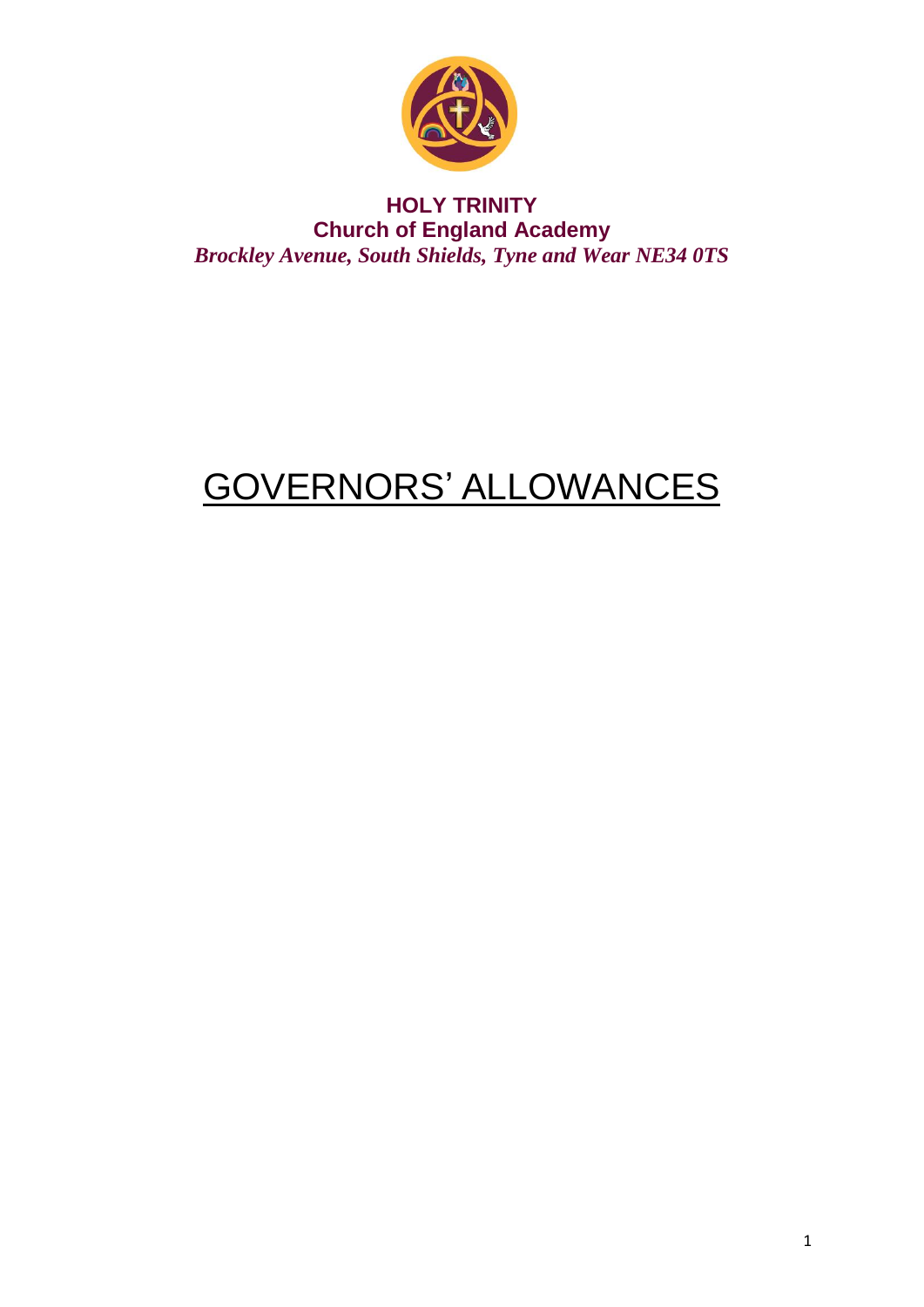#### **Governors' Allowances Policy**

This policy statement has been developed in accordance with the Education (Governors' Allowances) Regulations 2003. These regulations give Governing Bodies the discretion to pay allowances from the school's annual budget allocation to governors for certain allowances which they incur in carrying out their duties. The Governing Body believes that paying governors' allowances, in specific categories as set out below, is important in ensuring equality of opportunity to serve as governors for all members of the community and so is an appropriate use of school funds. The specific items allowable reflect this objective.

The Governing Body acknowledges that:

- Governors will not be paid for attending meetings;
- Governors will not be reimbursed for loss of earnings.

#### **All governors (including associate members) of the Academy will be entitled to claim the actual costs, which they incur for the following:**

1. Governors will be able to claim for the following:

- Travel and subsistence costs, associated with attending national meetings or training events/courses, unless these costs can be claimed from any other source;
- Telephone charges, photocopying, stationery, postage etc.
- 2. Governors will be able to claim for the following only in exceptional circumstances and subject to the prior approval of the Chair of Governors:
	- Overnight accommodation and subsistence costs
- 3. Governors will be able to claim for the following, on a case-by-case basis and with the prior approval of the Governing Body:
	- Childcare or baby sitting allowances (excluding payments to a current/former spouse or partner);
	- Cost of care arrangements for an elderly or dependent relative (excluding payments to a current/former spouse or partner);
	- The extra costs they incur in performing their duties either because they have special needs or because English is not their first language.